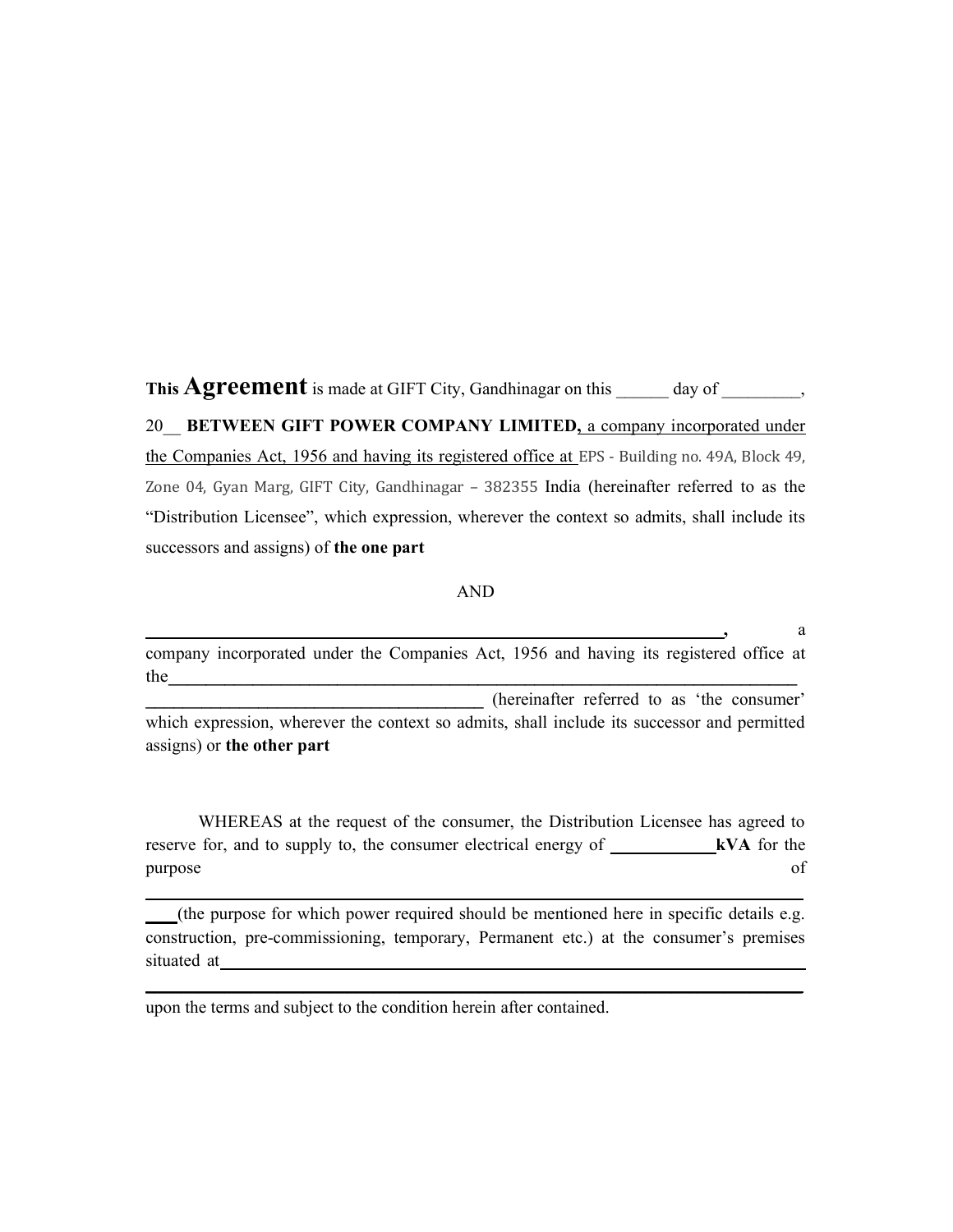## NOW THE AGREEMENT WITNESSETH As follows:

Definitions: In this agreement unless the context otherwise requires: (1)(a) "The Act" shall mean The Electricity Act, 2003 as amended from time to time or such other enactments governing the supply and use of electrical energy as may be in force from time to time. (b)(b) "The Rules" shall mean the Rules and Regulations under the Act including the Regulations issued by the Hon'ble Gujarat Electricity Regulatory Commission (GERC), Central Electricity Authority or by any competent authority authorized under the Act and as in force from time to time. Commencement of Supply (2)(a) Within a period of sixty days from the date of intimation from the Director, GIFT Power Company Limited (herein after refer to as Director which expression shall include any other officer authorized by the Distribution Licensee to perform the functions of the Director specified in this agreement and any other officer or officers authorized by the Director that the Distribution Licensee is in a position to commence supply and to make the electrical energy available, the consumer shall commence to take supply of the electrical energy under the agreement and the date of commencement of the supply shall be date of expiration of the said sixty days period or the date of the actual commencement of supply, which ever date is earlier and from such date, the consumer shall become liable to pay the Distribution Licensee the amount of minimum guarantee as hereinafter, provided unless in the opinion of the Director the consumer is unable to commence to take supply for causes beyond his control in which event the date of commencement of supply may be extended by the Director, GIFT Power Company Limited at his absolute discretion. (b) The consumer shall complete all the arrangements for receiving supply and make available suitable accommodation for housing the Distribution Licensee's equipment and apparatus as per clause 6 hereunder at least three months prior to the date initially indicated by the consumer for taking supply. If the Distribution Licensee is ready to commence supply save in respect of any work of works remaining to be done on the consumer's premises due to non-completion of suitable accommodation and/ or in complete works of the consumer to receive supply the consumer shall be liable to pay the amount of minimum guarantee as herein after provided as if the supply is actually commenced from the date of expiration of said notice of sixty days unless the Director, GIFT Power Company Limited has granted any extension of time as provided in sub-clause (a) above. Location and contract demand: (3) During the period of supply hereinafter mentioned the Distribution Licensee shall supply to the consumer and the consumer shall take from the Distribution Licensee all the electrical energy required by the consumer for the purpose here in above recited at the consumer's premises located at GIFT City Tal: Gandhinagar up to a maximum of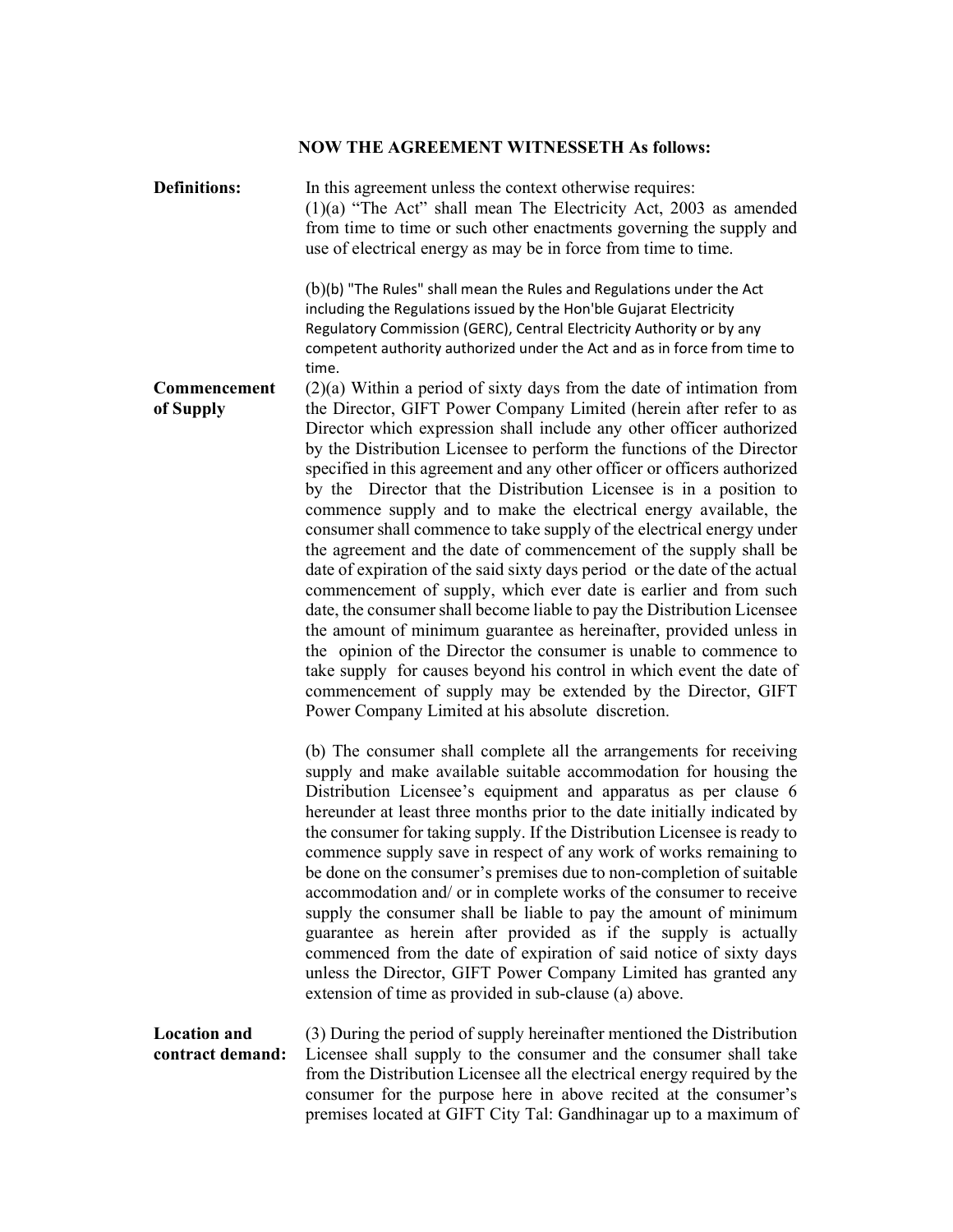KVA (hereinafter called the "Contract demand") subject to the provision of clause 7 hereof.

System of Supply: (4) The Supply of the electrical energy to the consumer shall be in the form of three-phase alternating current at a frequency of 50 cycles per second and a pressure of  $kV$  volts subject to the tolerance limits permitted by the Act.

**Point of delivery:**  $(5)(a)$ The point of delivery for the supply of the electrical energy shall be at the outgoing terminals of the GIFT Power Company Limited metering at own premises. For the purpose of this agreement, Maintenance by the Distribution Licensee of the electrical energy of the above stated voltage and frequency at the said point of delivery shall constitute supply of electrical energy. The supply shall be metered at the point shown in drawing No. No. **No.**  $\alpha$  is the set of delivery on the high voltage side.

> (b) For the purpose of registering the electrical energy taken by the consumer, there shall be provided a  $kV$ metering equipment (herein after referred to as the "main meter") at the premises of the GIFT Power Company Limited.

Metering on the LT side Where the metering is done on the low voltage side of the supply, either on the grounds of economy or on account of non-availability of high voltage metering equipment or for any other reason, the maximum demand and the quantity of electricity consumed in any month on the high voltage side for the billing purpose will be computed by adding 2% of the demand registered on the low voltage side for determination of the billing demand and 5 % to the consumption in unit registered on the low voltage side to determine the consumption on the high voltage side of the transformers.

Summation metering arrangement For summation metering higher potential from the two available potential will be measured through PT selection switch. The consumer shall give affidavit on stamp paper of Rs. 100/- for such arrangement. The following conditions shall be covered in the affidavit:

- (a) Two separate meters will be installed on both the feeder. This arrangement will be continued for future. In case of failure of Summation CT arrangement individual feeder meter will be base for billing.
- (b) Annual comparison of separate feeder meter consumption and Summation CT consumption shall be done and error beyond permissible limit of metering guideline of IS: 13779, clause 11 table no 15 will be recovered/refunded. The comparison of consumption shall be done in the month of April every year.

## Accommodation for Distribution (6) (a) The consumer shall provide and continue to provide during continuance of this agreement without any charge accommodation to be approved by Director, GIFT Power Company Limited for the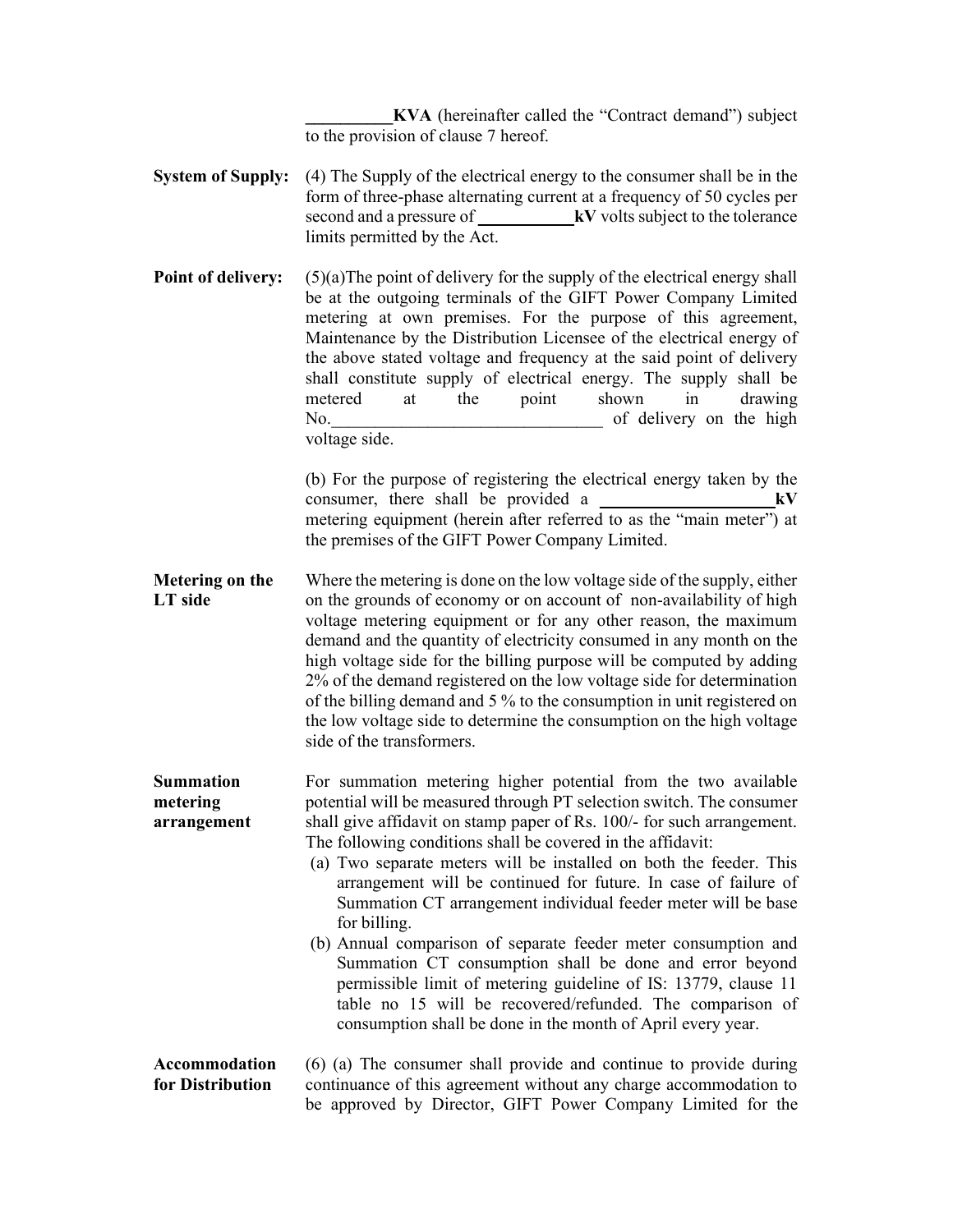Licensee's apparatus housing of Distribution Licensee's equipment, apparatus, necessary for the performance of this Agreement.

> The Distribution Licensee shall be at liberty to bring upon the accommodation so provided at the consumer's premises not only the cables, required for the supply of electrical energy to the consumer but also the cables, accessories and equipment necessary for giving connections to others consumer through the cables and terminals situated on the consumer's premises, provided the supply to the consumer shall in no way be interfered with or its continuity jeopardized as a result of such action on the part of the Distribution Licensee.

Service line (b) Notwithstanding that a portion of a service line paid for by the consumer the entire service line including the portion paid for by the consumer shall vest in the Distribution Licensee and will be maintained at his (Distribution Licensee's) cost. The consumer shall not be entitled to any refund on account of any service line cost contributed by him.

Consumer increased requirement (7) (a) The consumer may from time to time request the Director, GIFT Power Company Limited in writing for additional supply in excess of contract demand and the Distribution Licensee shall make such additional supply available within 180 days from the date of such written request, provided the Distribution Licensee has such additional electrical energy and the material to make such additional electrical energy available for supply and provided further that having regard to the Unexpired term of this agreement, would in opinion of the Director, GIFT Power Company Limited be economic to the Distribution Licensee to make such additional supply available to the consumer.

> (b) In the event of the Distribution Licensee agreeing to make such additional supply available, the consumer shall pay such contribution towards the cost of making such additional supply available as may be determined by the Director, GIFT Power Company Limited

> (c) If such additional supply is made available by the Distribution Licensee, the contract demand specified in clause 3 hereof shall stand increased to the same extent.

Charges for **Supply** (8) (a) The consumer shall pay to the Distribution Licensee every month at the office of the GIFT Power Company Limited as may be otherwise required charge including minimum charges mentioned in the Distribution Licensee's tariff schedule referred to hereinafter for the electrical energy supplied to the consumer during the preceding months at the rate specified in the Distribution Licensee's standard tariff schedule applicable to the class of service and as in force from time to time if, during the currency of this agreement, the tariff are revised, increased or decreased such revised increased or decreased tariffs including minimum charges from the date specified by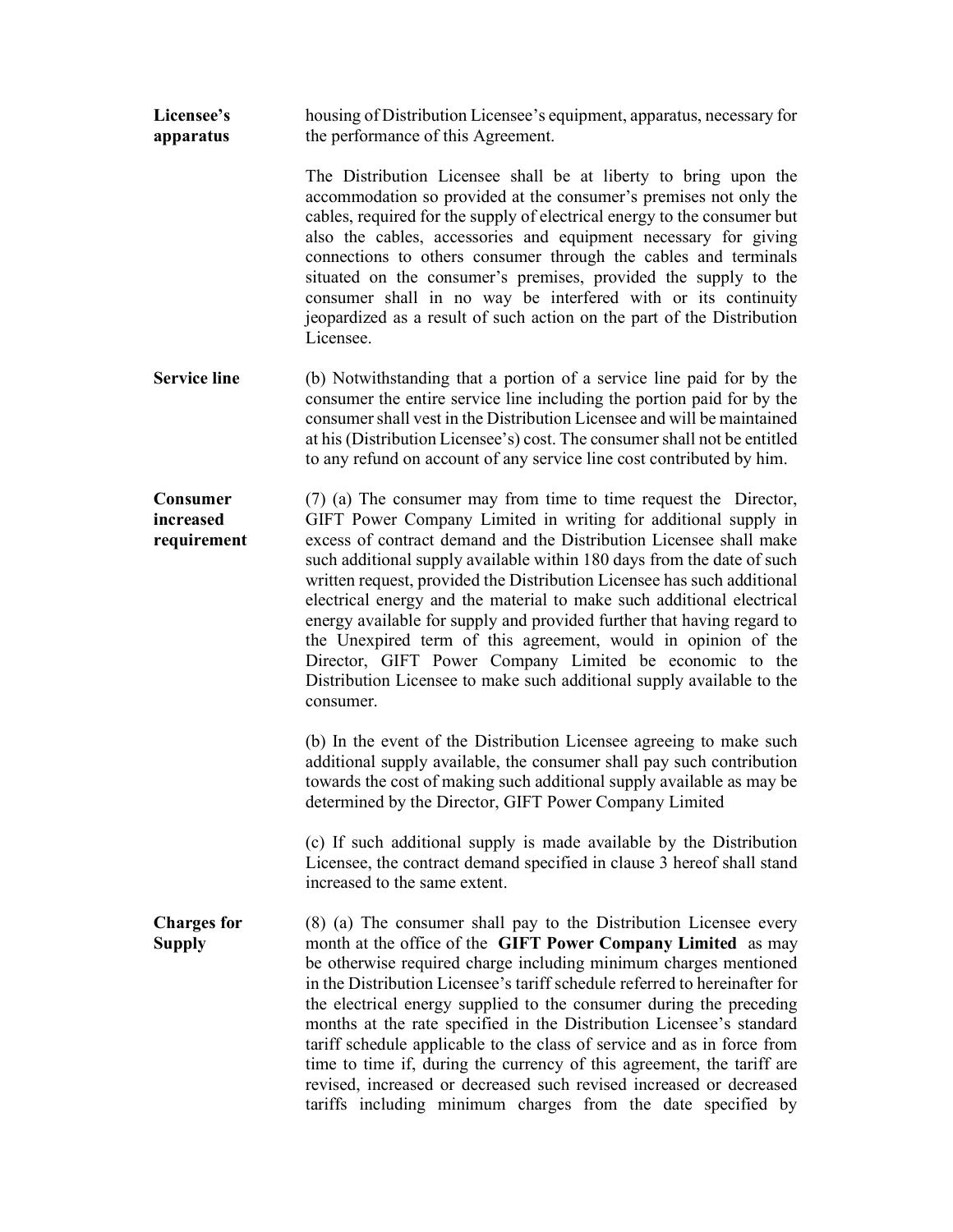|                                    | Distribution Licensee shall apply to the consumer during and for the<br>unexpired period of the present agreement and until this agreement is<br>determined by either of the parties by giving the due notice under<br>Clause 10 (a) herein below. A copy of current tariff schedule as per<br>DISCOM (Viz. GIFT Power Company Ltd) tariff for Permanent Power<br>declared by GERC applicable to this agreement is set out in the first<br>schedule attached hereto.                                                                                                                                       |
|------------------------------------|------------------------------------------------------------------------------------------------------------------------------------------------------------------------------------------------------------------------------------------------------------------------------------------------------------------------------------------------------------------------------------------------------------------------------------------------------------------------------------------------------------------------------------------------------------------------------------------------------------|
|                                    | (b) The tariff set out in the schedule referred to in sub-clause (a) above<br>shall not include any tax, duty, octroi or other direct or indirect charges<br>or electrical energy that may be, become payable in accordance with<br>any law, regulation for time being in force which may increase the cost<br>of production. Such charges will be payable by the consumer in<br>addition to the charges specified in the standard tariff schedule referred<br>to in sub-clause (a) above.                                                                                                                 |
| <b>Power Factor</b>                | The consumer shall maintain an average power factor of not less than<br>90% in any month. The average power factor for the month is the ration<br>of kilowatt hours consumed in the month to the Kilovolt ampere hours<br>registered during the month. Should the power factor drop below 0.90,<br>it should be brought to this value as soon as desired by the Distribution<br>Licensee by means of methods approved by the Distribution Licensee,<br>failing which the supply may be discontinued.                                                                                                       |
| <b>Electricity duty</b>            | The consumer shall, for the purpose of determining the electricity duty<br>payable under the Bombay Electricity Duty Act, 1958 (As applicable<br>to the State of Gujarat) at all times and to the satisfaction of the state<br>Government suitable segregate, as may be required, the electrical<br>circuits at the appropriate place of premises and install and maintain<br>correct meters for determining the dutiable consumption, under the<br>various categories.                                                                                                                                    |
| <b>Minimum</b><br><b>Guarantee</b> | $(9)(a)$ In consideration of the special obligations assumed and or<br>investment made by the Distribution Licensee for the benefit for the<br>consumer, the consumer hereby guarantees that the total annual<br>charges payable by him for the electrical energy consumed here under<br>shall be $\overline{As}$ per tariff or the monthly minimum charges payable under<br>clause 8, whichever is more. Although the consumer will be billed for<br>actual energy consumed every month, subject to monthly minimum,<br>the difference between guaranteed minimum charges and the actual<br>charges paid. |
|                                    | Provided that in the event of any increase in contract demand under<br>clause 7 hereof, the amount of minimum guarantee stated above shall<br>be liable to be adequately increased to such extent as may be<br>determined by the Director, GIFT Power Company Limited                                                                                                                                                                                                                                                                                                                                      |
|                                    | (b) The incident of the fuel adjustment clause shall be addition to any<br>minimum guarantee payable by the consumer.                                                                                                                                                                                                                                                                                                                                                                                                                                                                                      |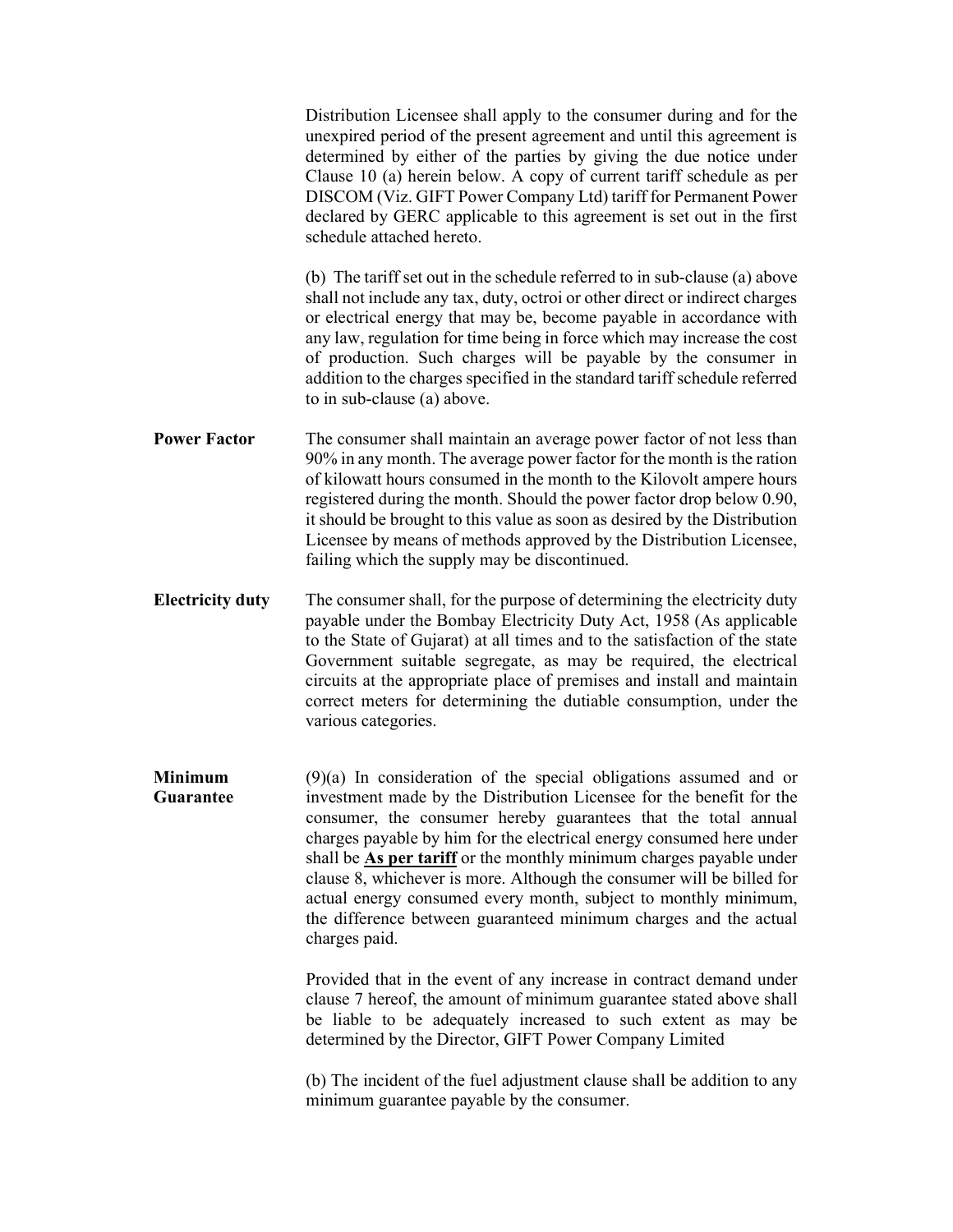| <b>Period of</b><br>agreement      | $(10)$ (a) Subject to the provision of Clause 11 hereof, the period of<br>supply under this Agreement shall be minimum period of two years<br>from the 1 <sup>st</sup> day of month next to the date of commencement of supply<br>determinable by two calendar months' notice on either side expiring at<br>end of said minimum period of two years or thereafter and upon the<br>expiration of any such notice in this agreement shall determine, but<br>without prejudice to the rights and liabilities of the parties in respect of<br>any matter antecedent to such determination. Consumer shall have to<br>give two months' prior notice to the Director, GIFT Power Company<br>Limited for discontinuation of Power. |
|------------------------------------|-----------------------------------------------------------------------------------------------------------------------------------------------------------------------------------------------------------------------------------------------------------------------------------------------------------------------------------------------------------------------------------------------------------------------------------------------------------------------------------------------------------------------------------------------------------------------------------------------------------------------------------------------------------------------------------------------------------------------------|
|                                    | (b) This agreement for supply of electrical energy supersedes all<br>previous contracts to the premises in question entered into and<br>executed by the Distribution Licensee and the consumer.                                                                                                                                                                                                                                                                                                                                                                                                                                                                                                                             |
| <b>Discontinuance of</b><br>supply | (11) In the event of the supply of electrical energy being discontinued<br>by the Distribution Licensee in consequent of any breach or default on<br>the part of the consumer entitling the Distribution Licensee to do so<br>under the provisions of the Act and the Rules there under, the amount<br>of charges for the electrical energy already supplied and all other<br>moneys then payable under this agreement shall become due an<br>recoverable forthwith provided always and it is hereby expressly<br>agreed and declared, that during the period of such discontinuance the<br>consumer shall continue to pay the minimum charges and minimum<br>guarantee payable hereunder:                                  |
| <b>Summary</b><br>termination of   | (12) If at any time during the continuance of this agreement, the<br>consumer shall.                                                                                                                                                                                                                                                                                                                                                                                                                                                                                                                                                                                                                                        |
| agreement                          | (a) Being a limited company or LLP, pass a resolution for winding up<br>or be ordered to be wound up by a court of competent jurisdiction and<br>being an individual or individuals commit an act of insolvency or be<br>adjudged insolvent or                                                                                                                                                                                                                                                                                                                                                                                                                                                                              |
|                                    | (b) execute or create any mortgage charge or other encumbrances on<br>any property or assets of the consumer so as to prejudicially affect the<br>Distribution Licensee's electric meters, plants, apparatus and<br>equipments at the consumer's premises or any part thereof or any right<br>exercisable by the Distribution Licensee in connection with the said<br>electric meter, plant, apparatus and equipment, or                                                                                                                                                                                                                                                                                                    |
|                                    | (c) commit any breach of or fail to observe and perform any of the<br>conditions and provisions contained in this agreement and on his part<br>to be observed, the Distribution Licensee shall be at liberty to terminate<br>this agreement by giving seven days' notice to the consumer and upon<br>such termination, the consumer shall forthwith pay to the Distribution<br>Licensee at the office of Director, GIFT Power Company Limited or<br>as may be otherwise required all the moneys then due and payable<br>under this Agreement together with a further sum equal to the amount                                                                                                                                |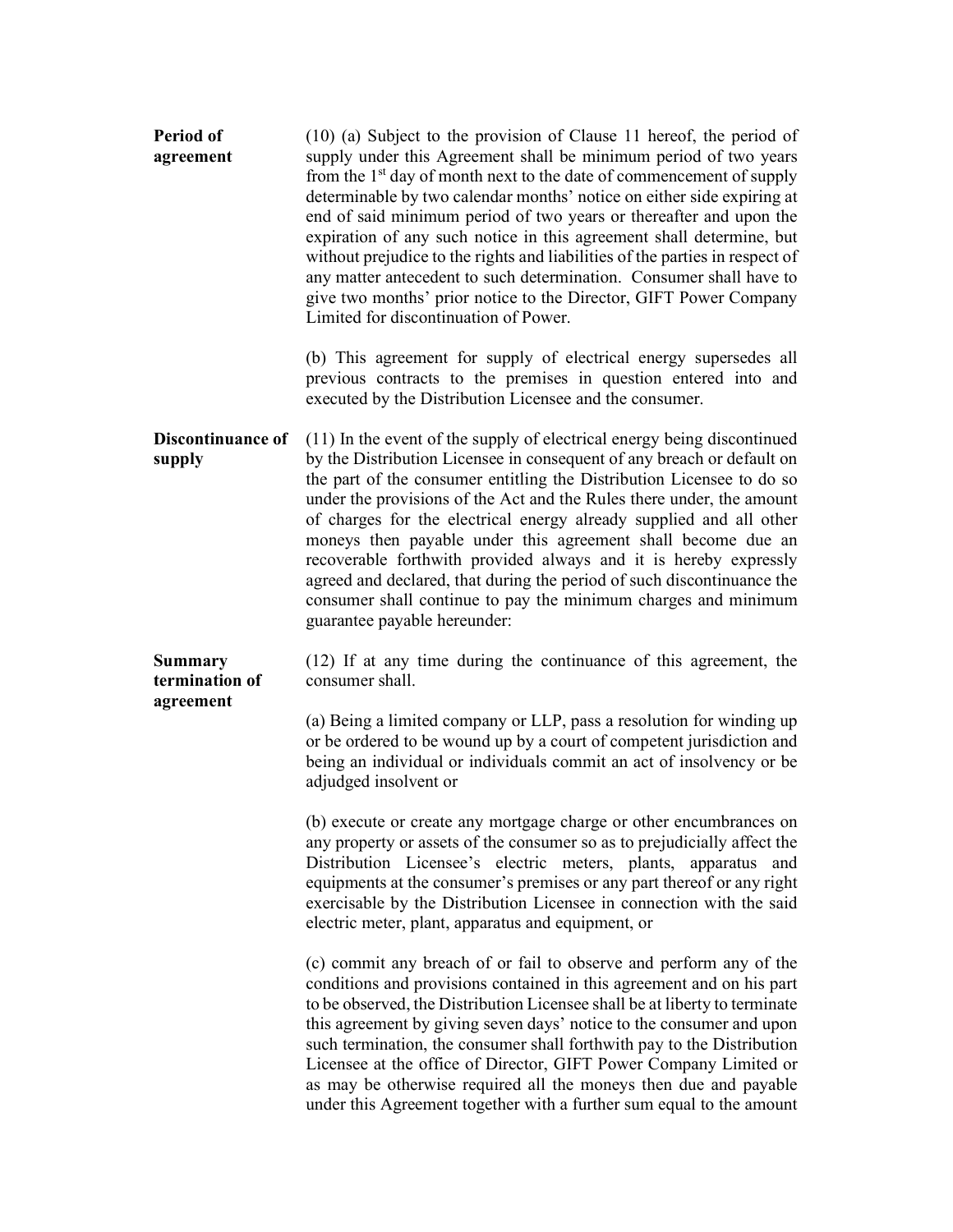of the minimum charges for the unexpired minimum period of supply as and by way of liquidated damages.

## Assignment or transfer of agreement

(13) (a) The customer shall not, without the previous consent in writing of the Distribution Licensee, assign, transfer or part with the benefit of this agreement nor shall the consumer in any manner part with or create any partial or separate interest in it.

(b) Where the consumer sells or otherwise dispose off the properties to which electrical supply is given or has been contracted for under this agreement, the benefit of the agreement will upon such sale or disposal be available to the purchaser for the unexpired period of the agreement and only for the purpose provided for in this agreement and the purchaser also be subject to the liabilities and obligations under this agreement for the unexpired period thereof, provided however consumer shall have given to the Distribution Licensee at least one calendar month's previous notice in writing of his intention to sell or dispose off the said properties and secure the consent of the Distribution Licensee (which shall not be unreasonably withheld by the Distribution Licensee) and provided further that he has cleared and paid all dues payable by him under this agreement up to the date of such sale of disposal. If however, the customer fails to give the said notice or fails to secure the consent of the Distribution Licensee after giving the said notice and to clear and pay dues as aforesaid then notwithstanding the sales or disposal off of the consumer's properties the Distribution Licensee shall immediately disconnect the supply and the consumer shall be liable to pay all dues and charges payable by him up to the date of such sale or disposal and for the payment of all charges payable under this agreement including minimum charges for the unexpired period of agreement provided that in the event of completion of the period of agreement at the time of disconnection of supply as aforesaid the consumer shall also pay minimum charges for the period ending March next after the date of disconnection.

Interruption in supply (14)(a) The Distribution Licensee shall take all reasonable precautions to ensure continuity of supply of power to the consumer but shall not be responsible or liable to the consumer for any loss to him or damage to his plant and equipment due to interruptions to supply of power due to damage to the Distribution Licensee's plants and equipment for reasons including but not limited to war, mutiny, riot, earthquake cyclone, tempest, strike, civil commotion, lockout, lighting, fire, accident or break-down of plant and machinery or cause beyond control of the Distribution Licensee.

> (b) The shall always be entitled for reasons of testing or outage or maintenance or any other causes for efficient working of the undertaking to temporary discontinue the supply for such period as may be necessary subject to advance notice being given in this behalf with the object of causing minimum inconvenience to the consumer.